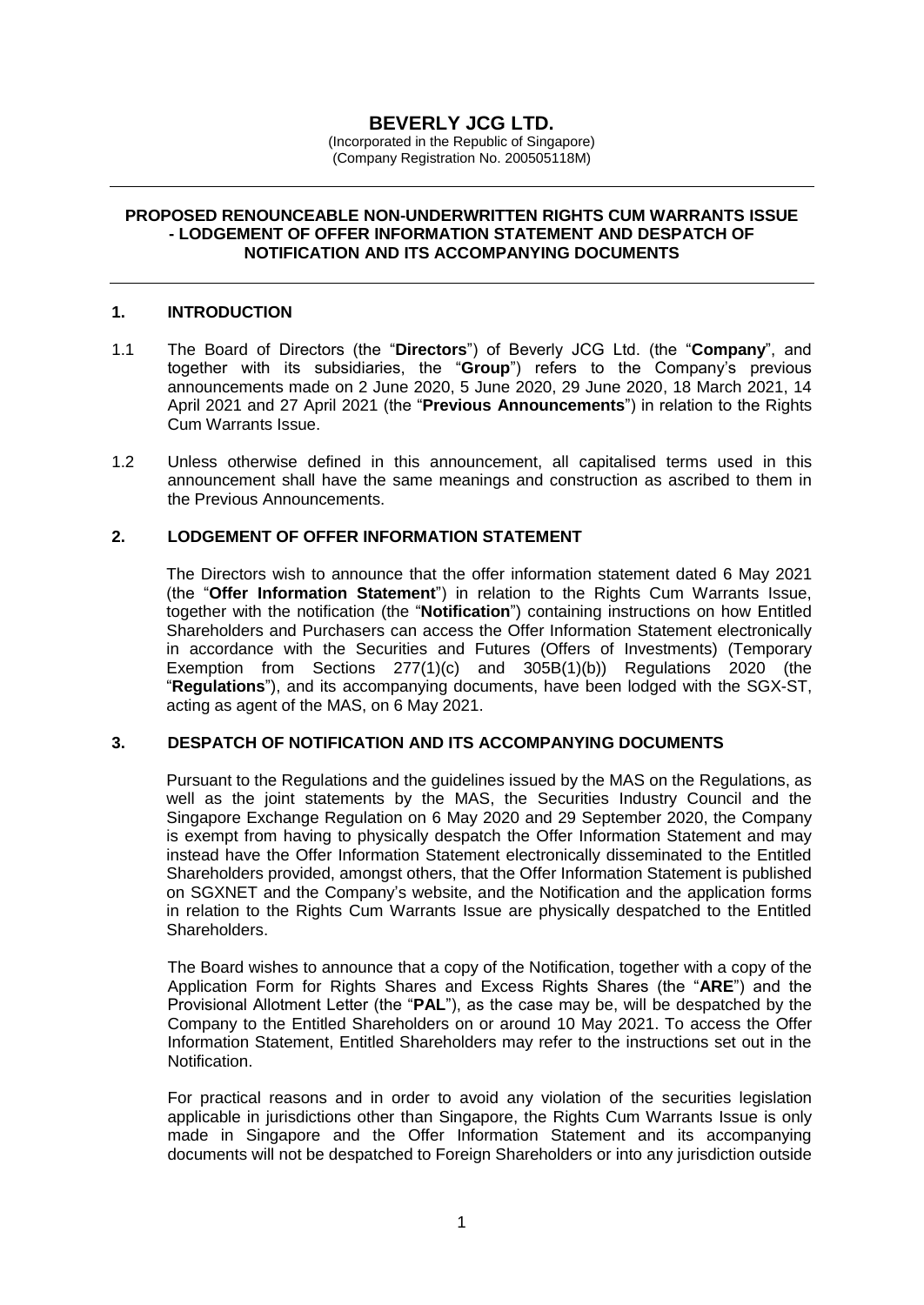Singapore. Accordingly, Foreign Shareholders will not be entitled to participate in the Rights Cum Warrants Issue.

# **4. ACCEPTANCES OF PROVISIONAL ALLOTMENTS OF RIGHTS SHARES WITH WARRANTS AND (IF APPLICABLE) APPLICATION FOR EXCESS RIGHTS SHARES WITH WARRANTS**

Acceptances of provisional allotments of Rights Shares with Warrants and (if applicable) applications for excess Rights Shares with Warrants under the Rights Cum Warrants Issue may only be made:

- (i) in the case of Entitled Depositors, by way of an Electronic Application made through an ATM of a Participating Bank or through an Accepted Electronic Service, or by completing and signing the relevant sections of the ARE; or
- (ii) in the case of Entitled Scripholders, by way of the PAL.

More information on the procedures for, and terms and conditions applicable to, acceptance, renunciation, splitting and/or sale of the provisional allotments of Rights Shares with Warrants and for the application for excess Rights Shares with Warrants, including the different modes of acceptances or applications and payments are set out in the Offer Information Statement, the Application Form for Rights Shares (the "**ARS**"), the ARE and the PAL.

### **5. TRADING PERIOD FOR THE PROVISIONAL ALLOTMENTS OF RIGHTS SHARES WITH WARRANTS**

The trading period for the provisional allotments of Rights Shares with Warrants (the "**"nil-paid" rights**") on the SGX-ST commences from **9.00 a.m. on 10 May 2021** and ends at **5.00 p.m. on 19 May 2021**. Entitled Depositors who sell their "nil-paid" rights during this period do not need to forward the ARE to the relevant Purchasers as arrangements will be made by CDP for separate copies of the ARS to be issued to the Purchasers. Purchasers should note that CDP will, for and on behalf of the Company, send the ARS, accompanied by the Notification and other accompanying documents, **BY ORDINARY POST AND AT THE PURCHASERS' OWN RISK**, to their respective Singapore addresses as maintained in the records of CDP.

The Offer Information Statement and its accompanying documents will not be despatched to Purchasers whose registered addresses with CDP are outside of Singapore (the "**Foreign Purchasers**"). Foreign Purchasers who wish to accept the provisional allotments of Rights Shares with Warrants credited to their Securities Accounts should make the necessary arrangements with their Depository Agents or stockbrokers in Singapore. The Company reserves the right to reject any acceptance of the Rights Shares with Warrants and/or any application for excess Rights Shares with Warrants where it believes, or has any reason to believe, that such acceptance or application may violate the applicable legislation of any jurisdiction.

# **6. COLLECTION OF THE NOTIFICATION AND APPLICATION FORMS**

Entitled Shareholders who do not receive the Notification and its accompanying documents on or around **10 May 2021** may, for the period up to **5.00 p.m. on 25 May 2021** (or such other time(s) and/or date(s) as may be announced from time to time by or on behalf of the Company), obtain copies of the same from CDP or the Share Registrar, as the case may be, during normal business hours in the following manner: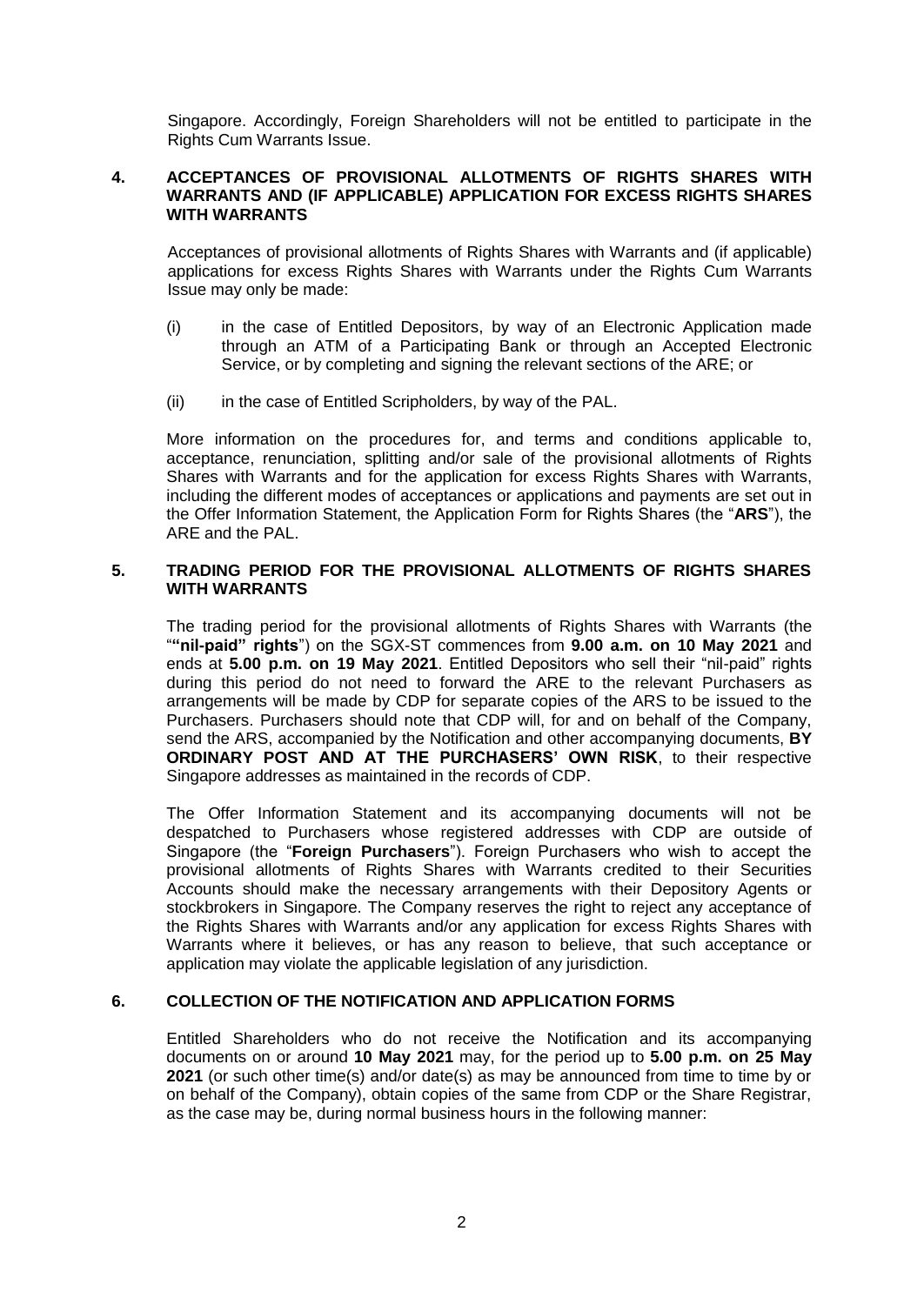- (a) in the case of Entitled Depositors, by making a request through CDP's customer services via email to [asksgx@sgx.com](mailto:asksgx@sgx.com) or via telephone at +65 6535 7511; or
- (b) in the case of Entitled Scripholders, from the address of the Share Registrar, Boardroom Corporate & Advisory Services Pte. Ltd., at 50 Raffles Place, #32-01, Singapore Land Tower, Singapore 048623.

Purchasers who do not receive the ARS may also obtain copies of the same from CDP (in the manner stated above) for the period up to **5.00 p.m. on 25 May 2021** (or such other time(s) and/or date(s) as may be announced from time to time by or on behalf of the Company).

#### **7. EXPECTED TIMETABLE OF KEY EVENTS**

Entitled Shareholders and Purchasers should take note of the following important dates and times in respect of the Rights Cum Issue:

| Despatch (or dissemination in accordance with<br>such laws or regulations as may be applicable) of<br>the Offer Information Statement, the Notification,<br>ARE and PAL (as the case may be) to Entitled<br>Shareholders |            | 10 May 2021                                                                                                                                                                                           |
|--------------------------------------------------------------------------------------------------------------------------------------------------------------------------------------------------------------------------|------------|-------------------------------------------------------------------------------------------------------------------------------------------------------------------------------------------------------|
| Commencement of trading of "nil-paid" Rights                                                                                                                                                                             |            | 10 May 2021                                                                                                                                                                                           |
| Last date and time for splitting Rights                                                                                                                                                                                  |            | 19 May 2021 at 5:00 p.m.                                                                                                                                                                              |
| Last date and time for trading of "nil-paid" Rights                                                                                                                                                                      |            | 19 May 2021 at 5:00 p.m.                                                                                                                                                                              |
| Last date and time for acceptance of and payment<br>for Rights Shares with Warrants (1)                                                                                                                                  | ÷          | 25 May 2021 at 5:00 p.m.<br>for<br>(9.30)<br>p.m.<br>Electronic<br>Applications<br><b>ATMs</b><br>via<br>οf<br>Participating<br>Banks<br>or<br>through<br><b>Accepted Electronic Services)</b>        |
| Last date and time for acceptance of and payment<br>for Rights Shares with Warrants by renouncees (1)                                                                                                                    |            | 25 May 2021 at 5:00 p.m.<br>(9.30)<br>for<br>p.m.<br>Electronic<br>Applications<br>via<br><b>ATMs</b><br>оf<br>Participating<br><b>Banks</b><br>or<br>through<br><b>Accepted Electronic Services)</b> |
| Last date and time for application and payment for<br>Excess Rights Shares with Warrants (1)                                                                                                                             | $\sim 100$ | 25 May 2021 at 5:00 p.m.<br>(9.30)<br>for<br>p.m.<br>Electronic<br>Applications<br>via<br>ATMs<br>оf<br>Participating<br><b>Banks</b><br>or through<br><b>Accepted Electronic Services)</b>           |
| Expected date for issuance of Rights Shares with :<br>Warrants                                                                                                                                                           |            | 2 June 2021                                                                                                                                                                                           |
| Expected date for crediting of Rights Shares with :<br>Warrants                                                                                                                                                          |            | 3 June 2021                                                                                                                                                                                           |
| Expected date for refund of unsuccessful or invalid :<br>applications (if made through CDP)                                                                                                                              |            | 3 June 2021                                                                                                                                                                                           |
| Expected date for the listing and commencement of : 3 June 2021 from 9:00 a.m.<br>trading of Rights Shares                                                                                                               |            |                                                                                                                                                                                                       |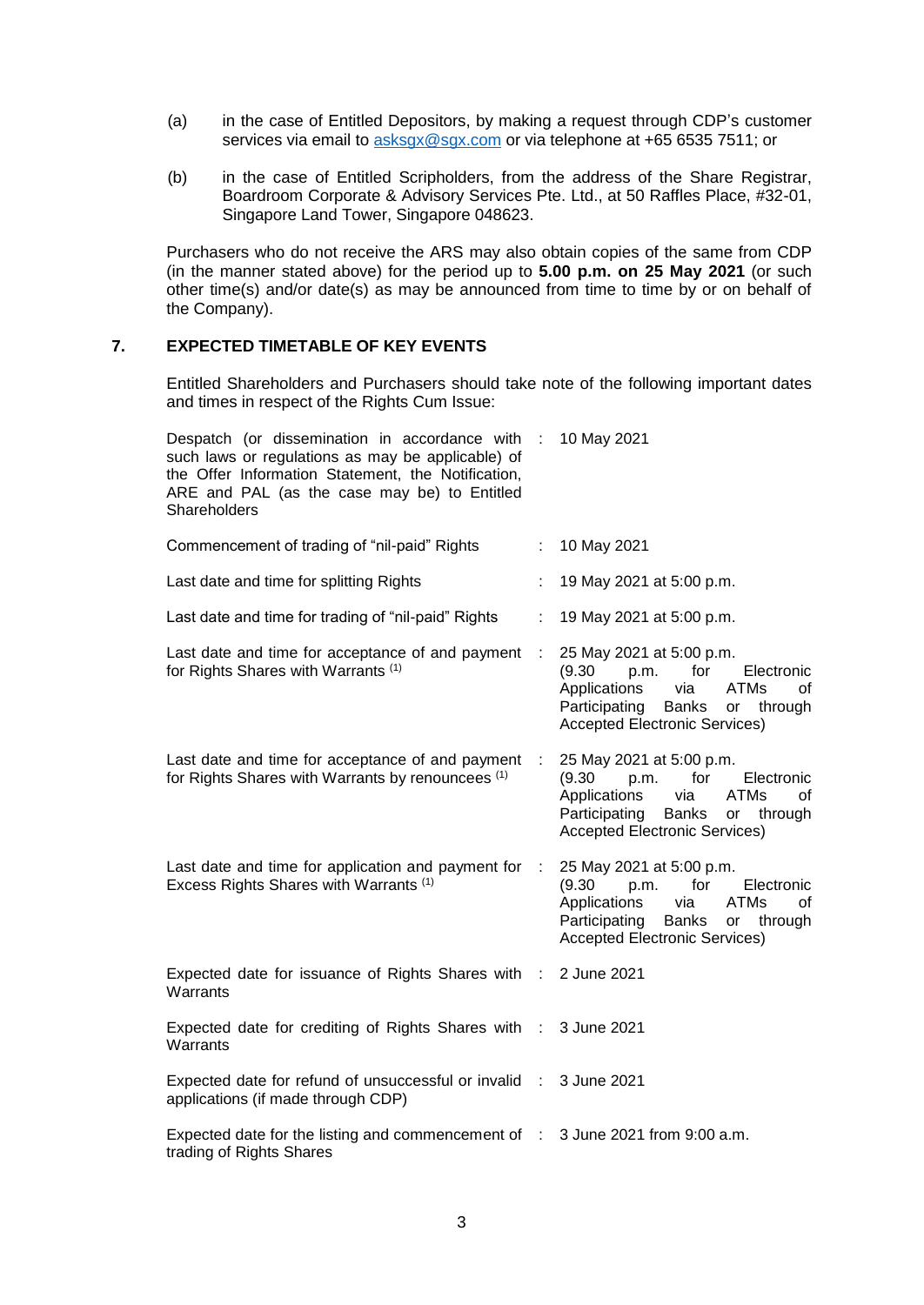Expected date for the listing and commencement of : 4 June 2021 from 9:00 a.m. trading of Warrants (subject to there being an adequate spread of holdings in the Warrants to provide for an orderly market in the trading of the Warrants)

### **Note(s):**

(1) This does not apply to CPFIS Shareholders, SRS Investors and investors who hold Shares through a finance company and/or Depository Agent. CPFIS Shareholders, SRS Investors and investors who hold Shares through a finance company and/or Depository Agent should refer to the section entitled "**Important Notice to CPFIS Shareholders, SRS Investors and Investors who hold Shares through a Finance Company and/or Depository Agent**" of the Offer Information Statement. Any application made by these investors directly through CDP, Electronic Applications through ATMs of Participating Banks or Accepted Electronic Services, the Share Registrar and/or the Company will be rejected. Such investors, where applicable, will receive notification letter(s) from their respective agent bank, approved bank, finance company and/or Depository Agent and should refer to such notification letter(s) for details of the last date and time to submit applications to their respective agent bank, approved bank, finance company and/or Depository Agent.

As at the date of this announcement, the Company does not expect the above timetable to be modified. However, the Company may, upon consultation with its advisers and with the approval of the SGX-ST, the Sponsor and/or CDP (if necessary), modify the above timetable subject to any limitations under any applicable laws. In such an event, the Company will publicly announce the same through a SGXNET announcement to be posted on the internet at the SGX-ST's website [http://www.sgx.com.](http://www.sgx.com/)

#### **8. RESPONSIBILITY STATEMENT**

The Directors collectively and individually accept full responsibility for the accuracy of the information given in this announcement and confirm after making all reasonable enquiries, that to the best of their knowledge and belief, this announcement constitutes full and true disclosure of all material facts about the Rights Cum Warrants Issue, the Company and its subsidiaries, and the Directors are not aware of any facts the omission of which would make any statement in this announcement misleading. Where information in the announcement has been extracted from published or otherwise publicly available sources or obtained from a named source, the sole responsibility of the Directors has been to ensure that such information has been accurately and correctly extracted from those sources and/or reproduced in the announcement in its proper form and context.

# **9. CAUTIONARY STATEMENT**

**Shareholders and potential investors are advised to exercise caution when dealing or trading in the Shares. The Rights Cum Warrants Issue is subject to certain conditions. As at the date of this announcement, there is no certainty or assurance that the Rights Cum Warrants Issue will materialise or that no changes will be made to the terms thereof. The Company will make the necessary announcements when there are further developments.**

**Shareholders and potential investors are advised to read this announcement and any further announcements by the Company carefully. Shareholders and potential investors should consult their stockbrokers, bank managers, solicitors, accountants, tax advisers or other professional advisers if they have any doubt about the actions they should take.**